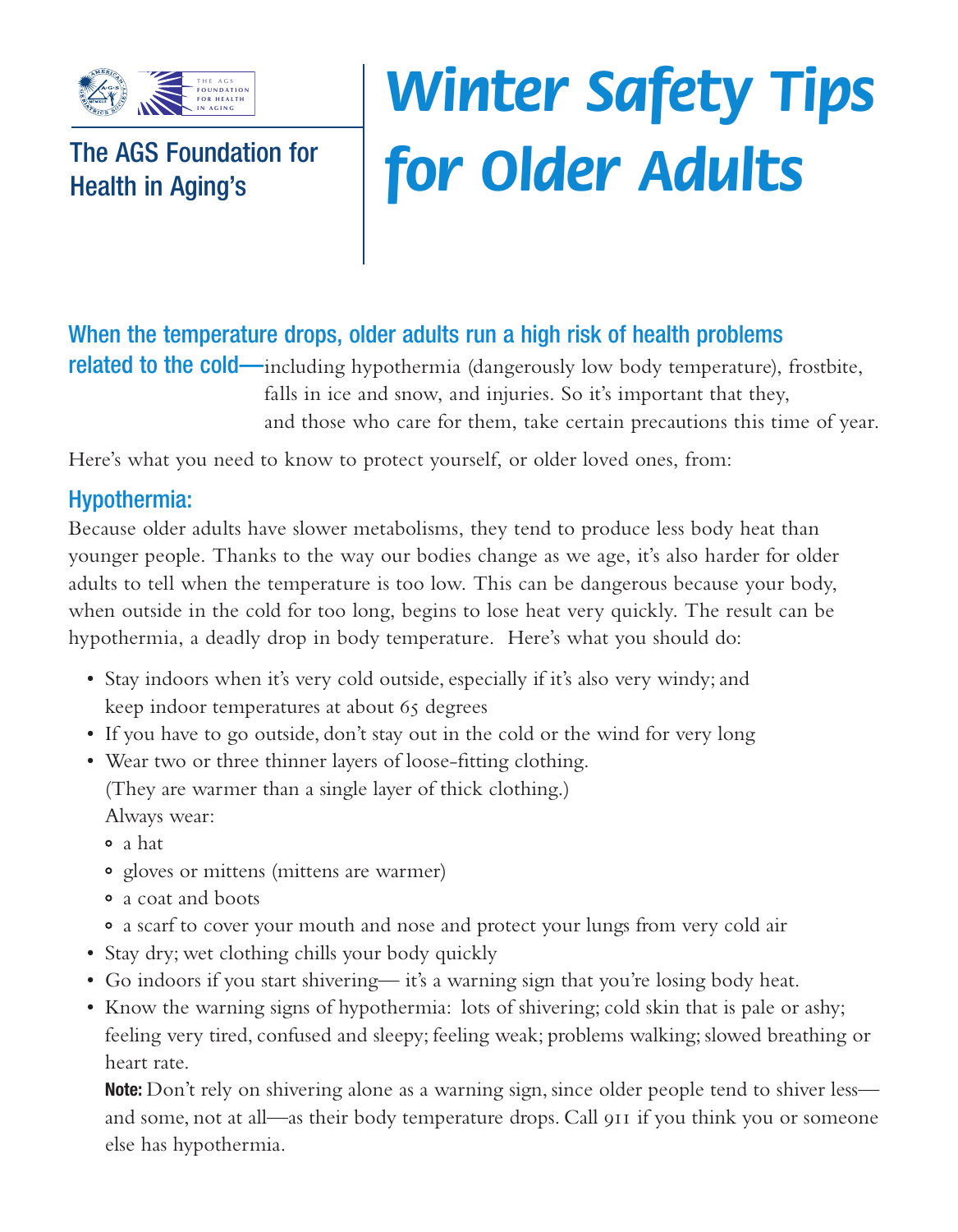# Frostbite:

Extreme cold can also cause frostbite—damage to the skin that can go all the way down to the bone. Frostbite usually affects the nose, ears, cheeks, chin, fingers and toes. In very bad cases, it can result in loss of limbs. People with heart disease and other circulation problems are more likely to get frostbite. To protect against frostbite:

- Cover up all parts of your body when you go outside
- If your skin turns red or dark or starts hurting, go inside right away
- Know the telltale signs of frostbite: skin that's white or ashy (for people with darker skin) or grayish-yellow; skin that feels hard or waxy; numbness. If you think you or someone else has frostbite, call for medical help immediately. A person with frostbite may also have hypothermia, so check for those symptoms, too (see above).

#### Falls:

It's very easy to slip and fall in the winter. To lower the odds of a fall:

- Carefully shovel steps and walkways to your home or hire someone to shovel for you (see below)
- Do not walk on icy or snowy sidewalks; look for sidewalks that are dry and have been cleared.
- Wear boots with non-skid soles so you do not slip when you walk
- If you use a cane, replace the rubber tip before it is worn smooth. You might also buy an ice pick-like attachment that fits onto the end of the cane to help keep you from slipping when you walk with the cane. (You can find these at medical supply stores)

### Injury while shoveling snow:

When it's cold outside, your heart works extra hard to keep you warm. Working hard by shoveling snow, for example, may put too much strain on your heart, especially if you have heart disease. Shoveling can also be dangerous if you have problems with balance, or "thin bones" (osteoporosis). You should:

• Ask your healthcare provider whether it is safe for you to shovel snow or do other hard work in the cold

### Fires and carbon monoxide poisoning:

Burning wood, natural gas, kerosene and other fuels produces a gas that you cannot see or smell. It is a very deadly gas called carbon monoxide. Unless fireplaces, wood and gas stoves and gas appliances are properly vented, cleaned, and used, they can leak dangerous amounts of carbon monoxide. These and other appliances, such as kerosene and electric heaters, can also be fire hazards. You should:

• Have fireplace and wood stove chimneys and flues inspected yearly and cleaned when necessary. (Ask your local fire department to recommend an inspector or look in the telephone book under "chimney cleaning")